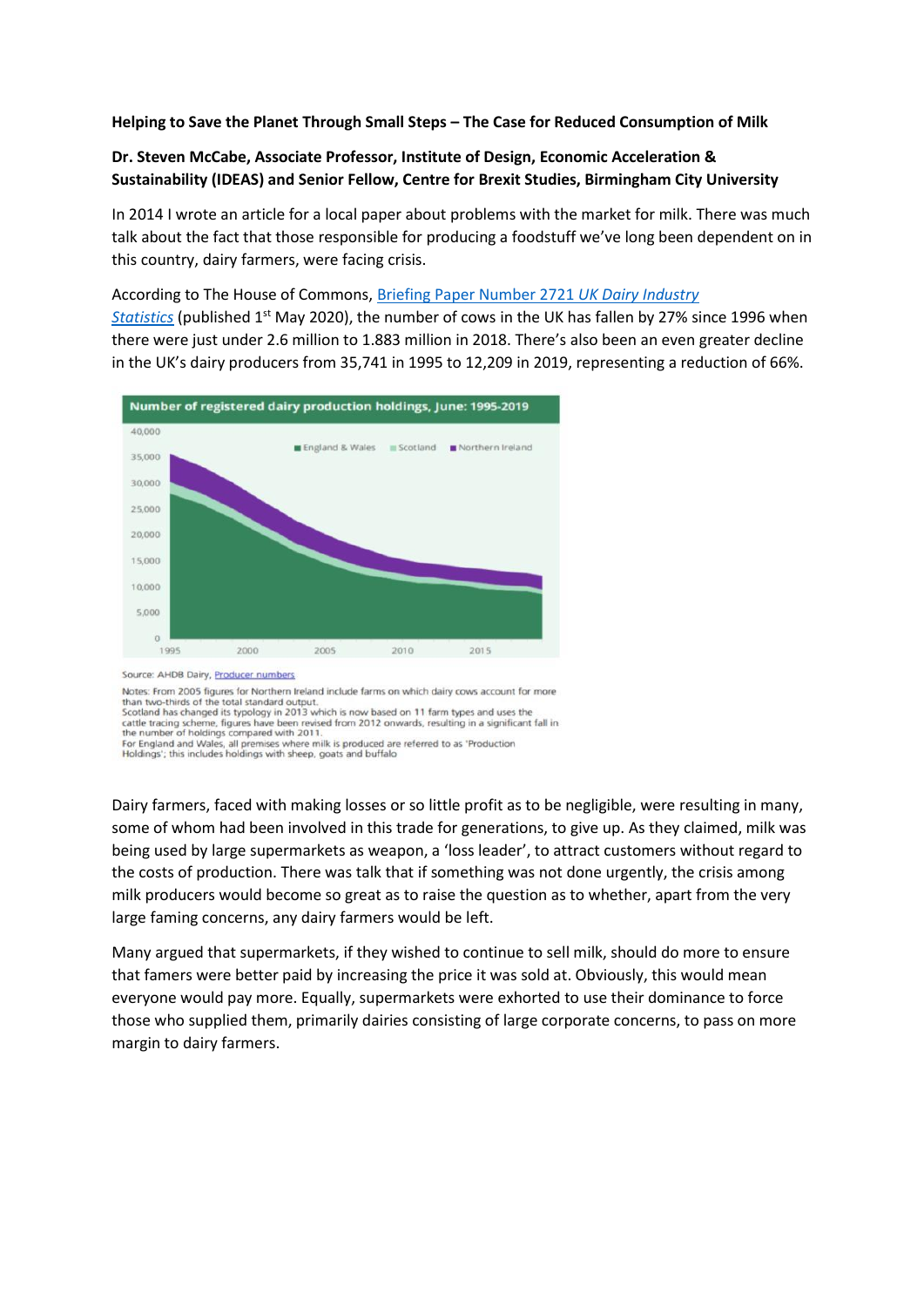

Inevitably, some tried to argue membership of the European Union (EU) had distorted the market for milk through subsidies paid to farmers in other countries giving them unfair advantage. However, though milk, when processed into cheese or other products, can readily be transported over long time periods, fresh milk in its 'pure' form, after pasteurisation, is far more susceptible to degradation. In January 2015, *[MoneyWeek](https://moneyweek.com/375654/the-real-cost-of-a-pint-of-milk#:~:text=According%20to%20the%20NFU%2C%20the,and%20the%20lowest%20since%202007.)* reported that 80% of all milk produced in the UK is consumed domestically

As *[MoneyWeek](https://moneyweek.com/375654/the-real-cost-of-a-pint-of-milk#:~:text=According%20to%20the%20NFU%2C%20the,and%20the%20lowest%20since%202007.)* explained, even though there were fewer farmers, there was still an abundance of supply from the very large efficient farms. These, which some cynically refer to as being based on the principles of mass production found in factories', were accused of using methods considered, at best, non-traditional and, at worst, inhumane. Cows remaining permanently indoors without access to daylight and treated with antibiotics intended to ensure maximum yield hardly aligns what what's considered to be the bucolic idyll.

![](_page_1_Figure_3.jpeg)

Source: Defra, Agriculture in the UK, various years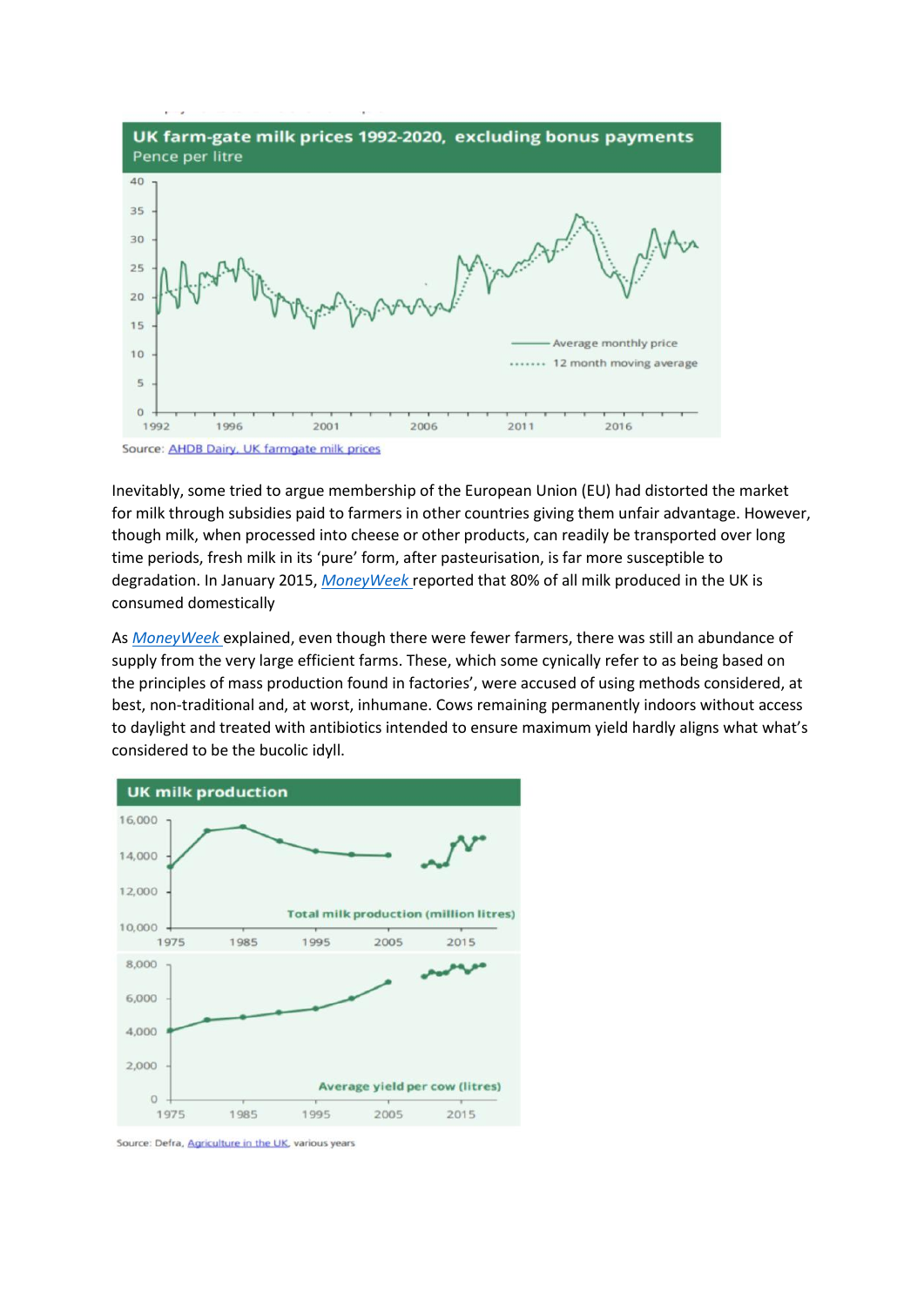Though there was some adjustment of the pricing structure of milk, especially as it was noted at the time that it price was lower than bottled water, and some order restored, fundamental challenges still remain. As recently as 28th April the trade journal for those engaged in farming, *[Farmers Weekly](https://www.fwi.co.uk/business/markets-and-trends/dairy-markets/dairy-farmers-struggle-with-high-costs-in-tricky-market)*, reported that dairy producers were confronted with "high costs in [a] tricky market".

*Farmers Weekly* assert that poor prices are still paid by those they supply to, the dairies which process milk and sell to supermarkets and other retailers. Combined with high feed costs, low grass growth in a cold, dry spring as well as, possibly due to Brexit, inability to procure labour still essential in this activity, regardless how much automation is produced, means difficulties remain for dairy farmers.

In 2018 Defra's '[Family Food Survey](https://www.gov.uk/government/statistics/family-food-201819)' reported that, on average each year, every UK citizen consumed 70 litres of milk. Though consumption has remained broadly consistent in the last six years after hitting an all-time low in 2014, recent average consumption per person is half of the 140 litres consumed each year by every person in 1974.

There's undoubtedly been a shift away from dairy products by UK citizens. Our habits and tastes have changed. As Defra's in its 'Family Food Survey' explained, fewer people eat breakfast at home and there's a greater tendency to drink tea and coffee without milk. Increasingly, there's more willingness to switch to plant-based milks.

For a large swathe of the population milk is still regarded as essential for daily existence, a commodity normal life is difficult to contemplate without. For many others, milk's a troublesome liquid that can easily be dispensed with. Indeed, many contend, milk is bad for us and bad for the planet.

When I wrote my article about eight or nine years ago, I was interested in the social changes that had accompanied changes in milk production and distribution. In particular, I was interested in the way that milk had altered from being a localised product to one that was national and, increasingly, international.

Milk, which evidence suggests we've consumed for at least some 10,000 years, was regarded as vital to daily existence. The Industrial revolution, when people left the land in search of new forms of employment, meant milk needed to be produced on farms close to major towns and cities and delivered daily to our doorsteps by local dairies.

Up to the 1980s, when sales of milk in supermarkets started to increase, the vast majority of milk consumed was delivered in bottles to our doorsteps. Even just over a quarter of century ago, in 1995, 45% of milk was still delivered daily. However, as Dairy UK, the trade body for the UK dairy industry, believes this figure is now about 3%.

As Defra in *UK Dairy Industry Statistics* reports, this is in large part due to the huge increase in price differential between doorstop delivery and from retailers such as supermarkets. In 1995 a pint cost an average of 37.9p delivered to the doorstep and 23.9p from retailers, a difference of 14p. By March 2020 this differential for a pint of milk has almost quadrupled to a whopping 52.7p (81p on the doorstep and 28.3p from retailers).

It's hardly any surprise we collectively ceased to have milk delivered each day in bottles.

Fascinatingly, for those who consider electric-powered vehicles to be novel, the cheapest, most reliable and, given that deliveries occurred in the early hours of the morning, quietest form of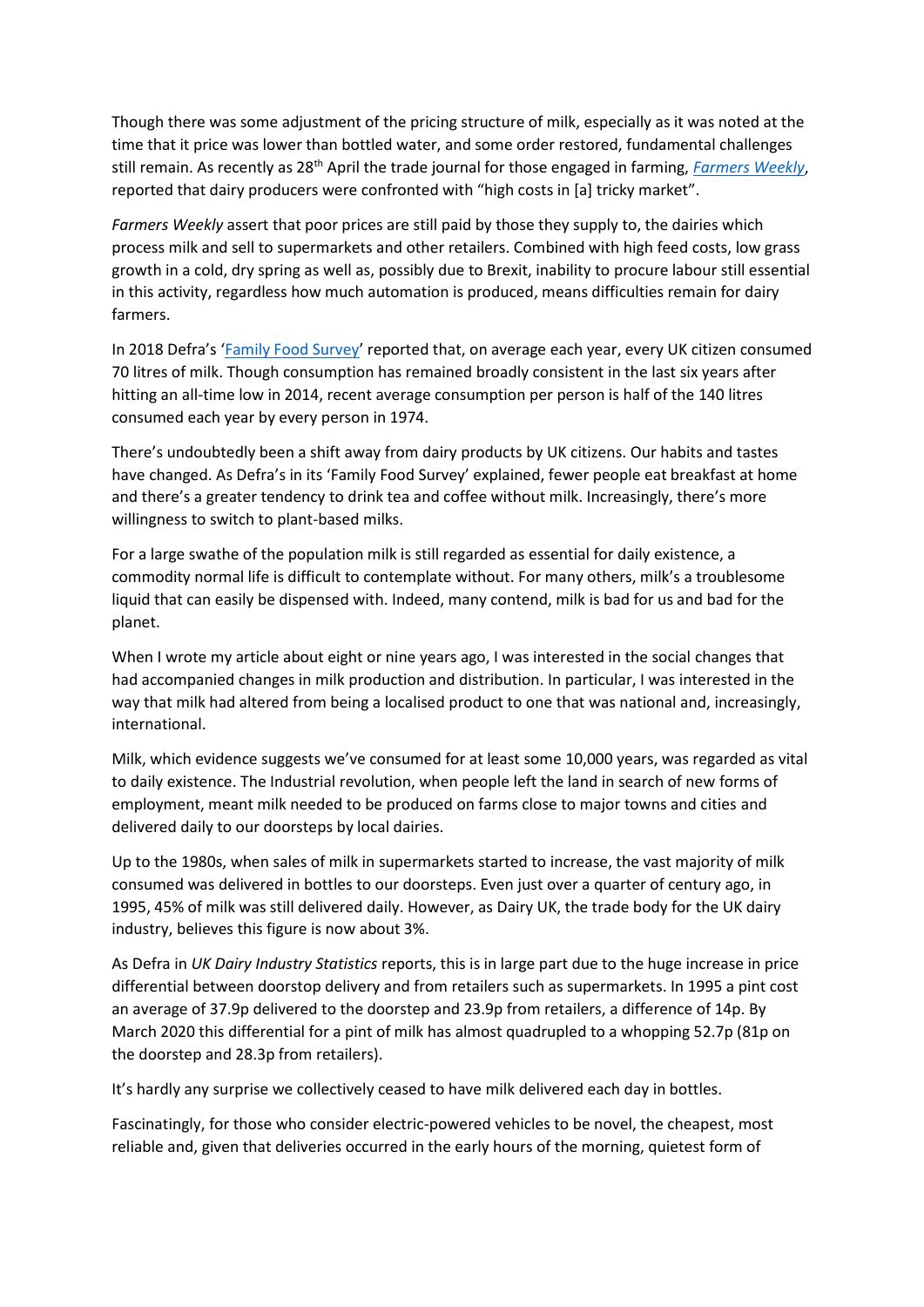transport used by dairies, was what was known as the ['milk float'](http://www.milkfloats.org.uk/faq.html). Though it might be surmised that vehicles powered by battery seemed to float along in a smooth way, there is no evidence for this.

For those who've never seen such a vehicle, with a top speed of 10-15 miles per hour, they consisted of a cab with a flat area behind on top of sufficient batteries, charged each night, to carry enough bottles of milk, in crates, to be delivered to customers on a 'round' of regular customers who paid, normally in cash, at the end of the week:

![](_page_3_Picture_2.jpeg)

## **Source: ALAMY**

This quintessentially British arrangement gradually disappeared as people were more willing to buy their milk from supermarkets. In some places it's still possible to see the odd traditional 'float'. One of the upsides of the pandemic has been a rise in home deliveries of milk, as well as other daily staples such as bread, to those not wishing to visit supermarkets. Sadly, we're yet to see the reemergence of milk floats.

Moving away from milk delivered daily was, as well as being accompanied by the demise of local dairies and small farms, was a change in the vessel in which milk is contained. Rather than glass bottles, once used, put out and collected by the person making the next delivery of milk, returned to the dairy to be thoroughly sanitised and cleaned and used again, recycling in action, we instead were offered milk in cartons or the plastic containers that have become so ubiquitous.

This is a major problem with milk we consume today.

Whilst we drink considerably less milk than half a century ago, it still produces tremendous environmental damage. As well as being a significant direct contributor to greenhouse gases through its production (see below), the amount of plastic produced due to milk containers causes harmful wastes. Requiring factory processes to manufacture, and thus contributing to carbon emissions, containers once used are difficult, and expensive, to recycle. This represents an ever-growing problem.

The need to provide food to dairy cows to produce increased yields has resulted in a vast amount of land turned over to growing soya. This results in reduced growth of other crops meaning the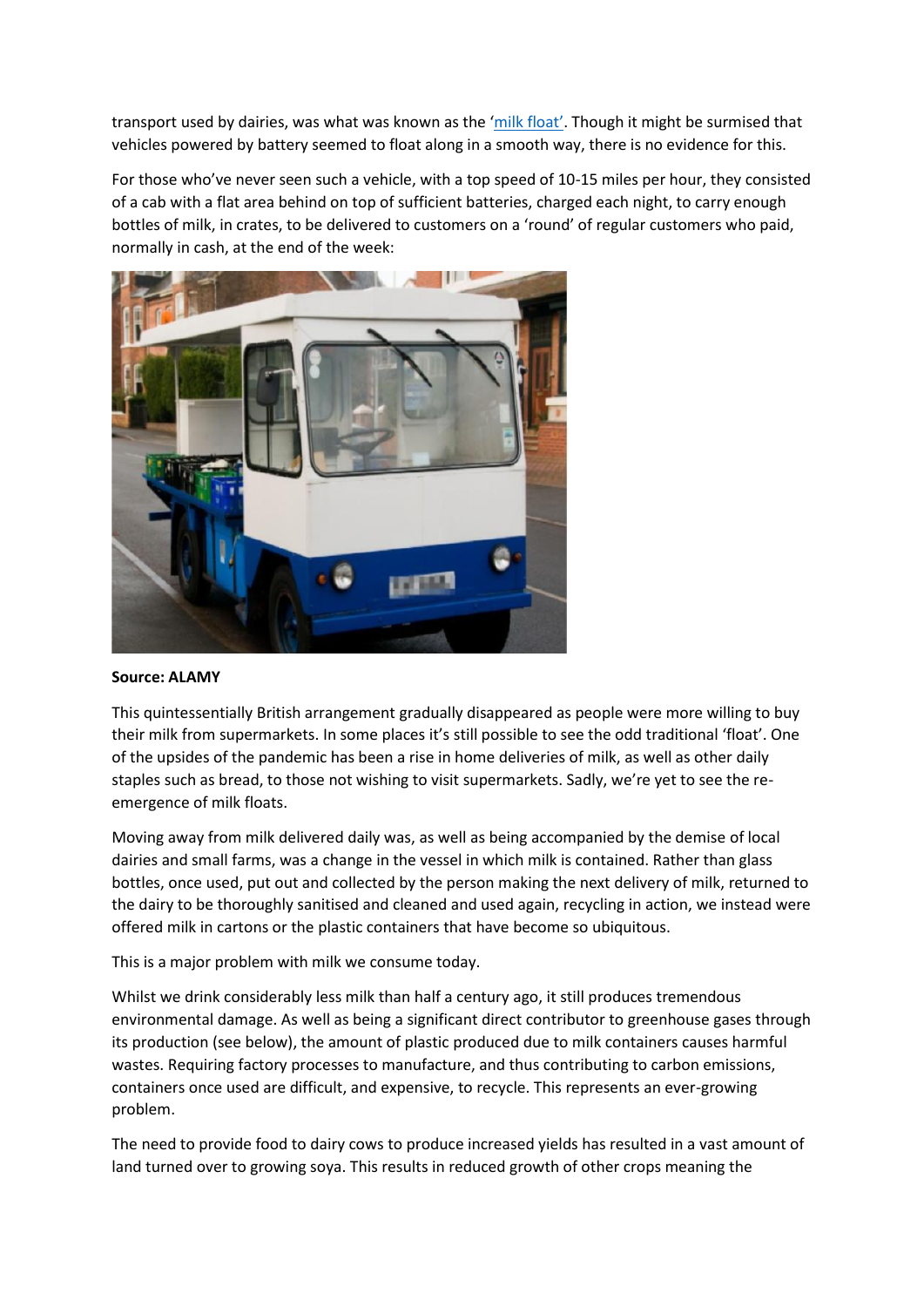likelihood of imports is increased. The Office for National Statistics (ONS) reported in '[2019 UK](https://assets.publishing.service.gov.uk/government/uploads/system/uploads/attachment_data/file/957887/2019_Final_greenhouse_gas_emissions_statistical_release.pdf)  [Greenhouse Gas Emissions, Final Figures](https://assets.publishing.service.gov.uk/government/uploads/system/uploads/attachment_data/file/957887/2019_Final_greenhouse_gas_emissions_statistical_release.pdf)', that agriculture is estimated to be responsible for 10% of gases emitted in this country.

![](_page_4_Figure_1.jpeg)

Source: Tables 1.2 to 1.6, Final UK greenhouse gas emissions national statistics 1990-2019 Excel data tables

**Greenhouse gas emissions from agriculture, UK 1990-2019 (Source: ONS)**

Dairy farming produces natural waste. One cow can produce between 60-70 litres of manure each day. In large farms if such waste is not properly collected and dealt with can pollute water courses.

Methane produced by cows is another problem. According to ONS, 54% of methane emission is due to cattle and our continued desire to consume milk is a major contributor. As *[The Guardian](https://www.theguardian.com/environment/2020/jan/28/what-plant-milk-should-i-drink-almond-killing-bees-aoe)* reported just over a year ago, in 2018 research by the University of Oxford showed that every glass of dairy milk produced "almost three times more greenhouse gas emissions than any plant-based milk and it consumes nine times more land than any of the milk alternatives".

One other major issue with the dairy industry is that in order to have cows producing milk, they must produce calves. This 'by product' of the dairy industry may offer opportunity for some famers. The trouble is, as critics point out, young calves may end up as the veal. Consumption of veal is, because of the way young calves are fed to ensure pale meat, condemned as cruel and inhumane.

Many dairy farmers, already hard pushed to make money, find that males calves, females becoming dairy cows of the future, do not produce sufficient return after feeding them and instead choose to slaughter them shortly after birth. An investigation carried out by [the Guardian](https://www.theguardian.com/environment/2020/dec/10/the-end-of-dairys-dirty-secret-farms-have-a-year-to-stop-killing-male-calves) in 2018 "estimated that at least 95,000 were killed every year "within a few days of birth". New rules introduced by government will, by the end of this year, mean any dairy farmer must prove they no longer slaughter male calves in this manner.

Our continued desire to consume milk comes at a high price to the environment and, if possible, we should actively consider plant-based alternatives. These would include oat, soy, hazelnut, almond, rice, coconut as well as hemp and flax. However, as the Guardian article stresses, many come with particular environmental issues.

As we move towards a future intended to produce less waste and reduce emissions, there's a belief by many that whatever we do is relatively insignificant. However, the contrary argument is that if we